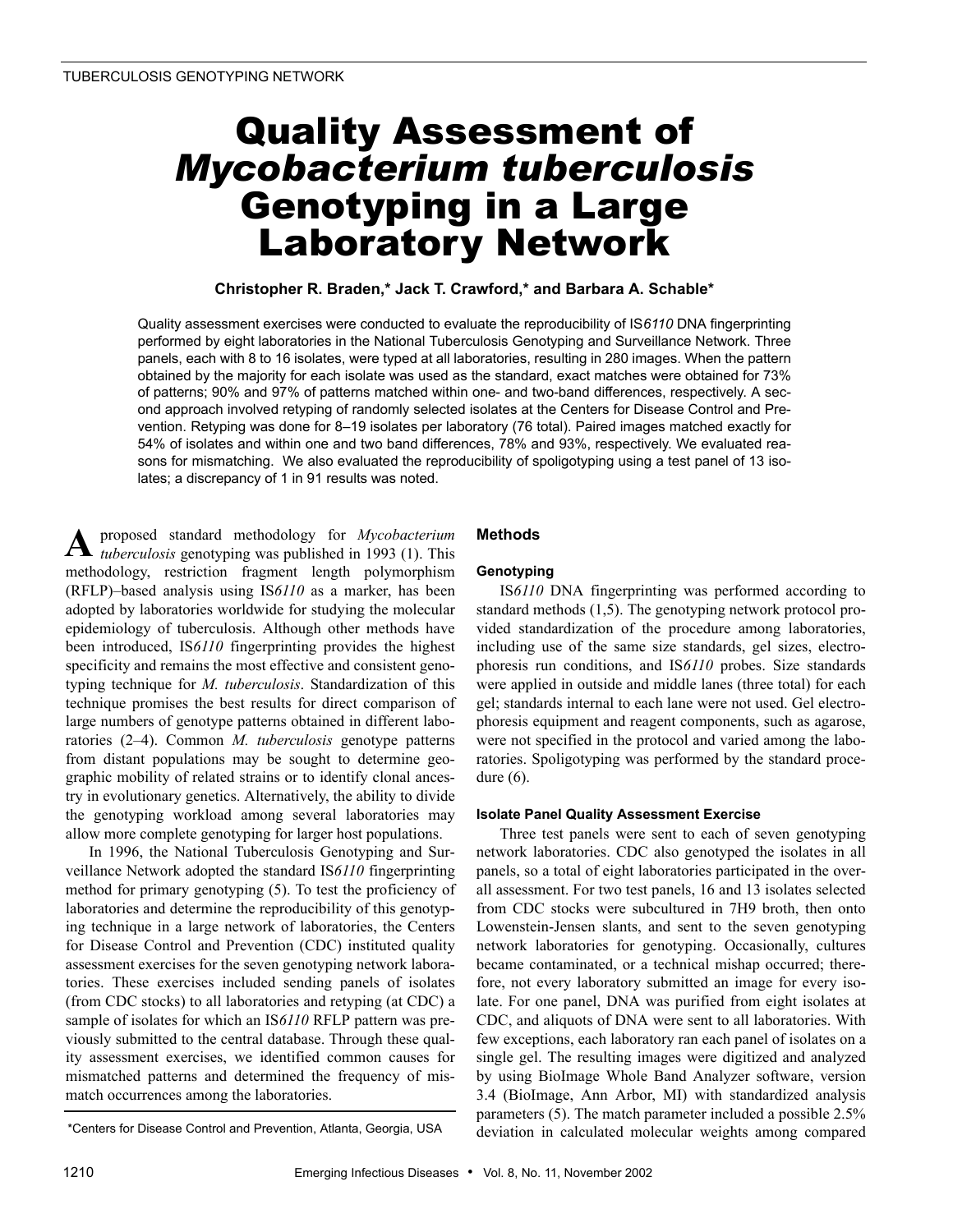bands, a parameter setting recommended by BioImage developers, experienced users in genotyping network, and other experts. Digital images of the edited autoradiograms indicating operator determination of band placement were transmitted electronically to the CDC network coordinator for comparison. We conducted these exercises during years 1, 2, and 5 of the 5year project.

#### **Isolate Retyping Quality Assessment Exercise**

We selected recent genotypes submitted by the genotyping network laboratories to the central fingerprint database from a spreadsheet, basing selection on pattern band numbers to standardize the complexity of patterns distribution among laboratories. Isolates were routinely frozen and stored at –70°C at each participating laboratory. Selected isolates were recultured and sent to CDC, where they were retyped according to genotyping network protocol.

#### **Spoligotyping Quality Assessment Exercise**

The 13 isolates in the third panel were also spoligotyped at six genotyping network laboratories and CDC. Each laboratory analyzed the resulting patterns and provided a digital result for comparison.

#### **Matching Outcome**

For each isolate in the panels, we defined a reference pattern as the pattern that matched exactly by the greatest number of laboratories; in 62% of isolates, at least five of eight results matched exactly. Each isolate pattern was compared to the reference pattern. For isolates retyped at CDC, each isolate pattern from the genotyping network laboratory was compared with the CDC pattern. Neither pattern was assumed to be the correct result. Misalignment between a band in one pattern and the same band in a compared pattern was considered a oneband mismatch. We placed the outcomes in one of the following categories: an exact match (i.e., same number and size of bands), an exact match with the exception of one band (match  $\pm 1$  band), an exact match with the exception of two bands (match  $\pm 2$  bands), and no match (three or more bands different). We included only computer-derived comparisons of original, blinded pattern determinations; we did not include any judgments after the computer match in the analysis. Reasons for nonexact matches were categorized as the addition or omission of one or more bands in one pattern compared with the other, mismatch of individual bands in compared patterns, and a shift up or down in one pattern compared with the other.

#### **Results**

#### **Isolate Panel Quality Assessment Exercise**

Tests by eight laboratories of three panels (8–16 isolates each) resulted in 280 images from 37 isolates. Overall, an exact match was achieved for 73% of all patterns (range by isolate, 33% to 100%; range by panel, 66% to 85%); 90% matched  $\pm 1$  band (range by isolate, 63% to 100%; range by panel, 85% to 98%); and 97% matched  $\pm 2$  bands (range by isolate, 86% to 100%; range by panel, 96% to 98%) (Table 1).

No single laboratory achieved exact matches to the reference pattern for all isolates. One laboratory matched  $\pm 1$  band for all isolates and three laboratories  $\pm 2$  bands for all isolates. All laboratories matched the reference pattern  $\pm 2$  bands for at least 90% of isolates (Table 2).

Patterns with a low number of bands (1–6 bands) constituted 20% of patterns; 55% of patterns contained a midrange number of bands (7–15), and 25% of patterns had a high number of bands (16–23). Figure 1 shows the matching results for the three categories of patterns. For low-band number patterns, 100% of images matched exactly. For midband number patterns, 74% matched exactly; and for high–band number patterns, 49% matched exactly. Within limits of  $\pm 2$  bands, 95% of mid–band number images matched, and 86% of high–band number images matched.

Of the 76 images that did not match exactly the reference pattern for each strain, 41 (54%) showed addition or omission of one or more bands compared to others. Figure 2A shows the normalized, computer-generated lane maps of patterns obtained with one isolate. Although most bands in all of the patterns matched with very small deviations in size, the pattern in lane 2 is missing two bands, and the pattern in lane 7 has one additional band. Figure 2B shows the original IS*6110* RFLP autoradiogram image of the lane with the additional band and two representative images from other laboratories. The extra band is clearly present in the middle image from lane 7 and absent on the others, indicating a true difference in patterns derived from the same isolate. A specific class of discrepancies included the omission of high molecular weight (>10 kb) bands as shown in lane 2 of Figure 2A, which accounted for 10 (13%) of all mismatches. High molecular weight fragments also caused discrepancies in size determinations, especially when they were larger than the size standard  $(i.e., >15 kb)$ . Figure 3 shows differences in band determination. Two laboratories (lanes 1 and 7) identified a doublet, which was called a single band in the other five laboratories.

| Table 1. Percent of restriction fragment length polymorphism images matching reference pattern <sup>a</sup> for all isolates in quality assessment panels |                                           |                                         |                                           |                                              |  |  |  |
|-----------------------------------------------------------------------------------------------------------------------------------------------------------|-------------------------------------------|-----------------------------------------|-------------------------------------------|----------------------------------------------|--|--|--|
|                                                                                                                                                           | Panel 1<br>$\%$ (16 isolates, 124 images) | Panel 2<br>$\%$ (8 isolates, 53 images) | Panel 3<br>$\%$ (13 isolates, 103 images) | All panels<br>$\%$ (37 isolates, 280 images) |  |  |  |
| Match                                                                                                                                                     |                                           | 85                                      | 66                                        |                                              |  |  |  |
| Match $\pm 1^b$                                                                                                                                           |                                           | 98                                      | 85                                        | 90                                           |  |  |  |
| Match $\pm 2^b$                                                                                                                                           | 98                                        | 98                                      | 96                                        | 97                                           |  |  |  |

<sup>a</sup>Reference pattern was the pattern that matched exactly in the greatest number of laboratories.

 $b$ Match  $\pm 1$ , exact match with the exception of one band; match  $\pm 2$ , exact match with the exception of two bands.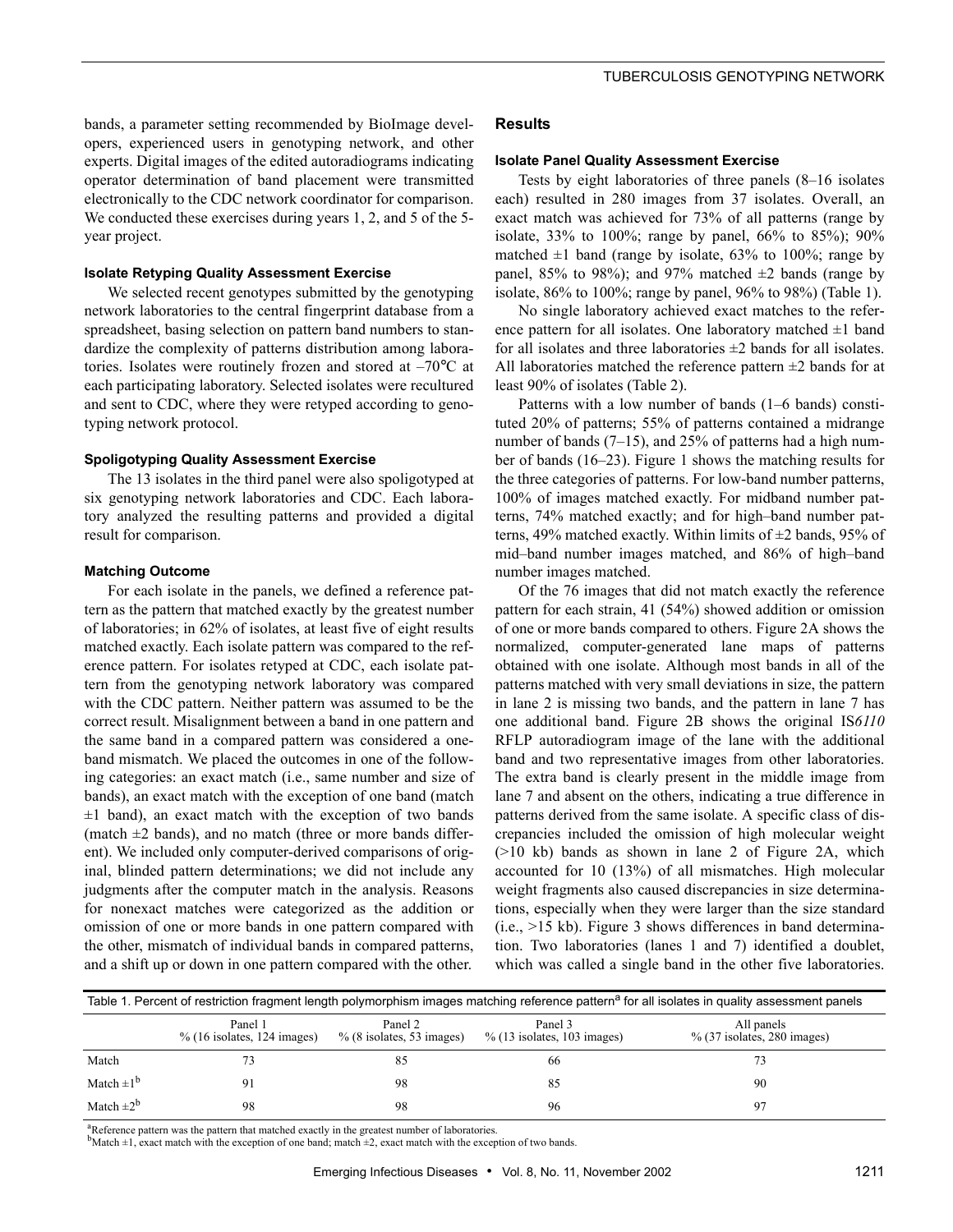#### TUBERCULOSIS GENOTYPING NETWORK

| Laboratory     | No. of patterns submitted by laboratory | Match <sup>a</sup> $(\% )$ | Match $\pm 1^{b}$ (%) | Match $\pm 2^c$ (%) |  |
|----------------|-----------------------------------------|----------------------------|-----------------------|---------------------|--|
|                | 36                                      | 27(75)                     | 33 (92)               | 36(100)             |  |
| 2              | 39                                      | 29(74)                     | 35 (90)               | 38 (97)             |  |
| 3              | 35                                      | 27(77)                     | 35(100)               | 35(100)             |  |
| $\overline{4}$ | 38                                      | 33(87)                     | 37(97)                | 38 (100)            |  |
| 5              | 38                                      | 33(87)                     | 35(92)                | 36(95)              |  |
| 6              | 34                                      | 22(65)                     | 28 (82)               | 33 (97)             |  |
| $\tau$         | 27                                      | 13(48)                     | 25(93)                | 26(96)              |  |
| 8              | 33                                      | 20(61)                     | 25(76)                | 30(91)              |  |
|                |                                         |                            |                       |                     |  |

Table 2. Number and percent of restriction fragment length polymorphism images from each laboratory matching reference pattern in quality assessment panels

a Number of patterns submitted by laboratory that matched exactly the reference pattern. b Match  $\pm 1$ , exact match with the exception of one band.

 $\text{c}^{\text{c}}$ Match  $\pm 2$ , exact match with the exception of two bands.

This type of band misidentification accounted for 31 (76%) of the 41 patterns that did not match the reference patterns because of the omission of one or more bands.

The second most common reason for nonmatches was a misalignment (16%) of individual bands (i.e., images contained a band, but it did not fall within 2.5% of the molecular weight of the band in other images). In additional cases, mismatching was caused by shifts in the pattern (5%), as shown in Figure 3, lane 2. Multiple factors for nonmatching (12%) accounted for the remainder of mismatches. Of images that did not match the reference pattern, 28% matched exactly the image from at least one other laboratory.

#### **Isolate Retyping Quality Assessment Exercise**

Seventy-six distinct isolates with genotype images previously submitted to the central database were retyped. Of these, 8% of patterns had 3–6 bands, 67% of patterns had 7–15 bands, and 25% of patterns had 16–23 bands. Overall, 54% of retyped images matched exactly the original submitted image (range by laboratory, 25% to 80%); 77% of image pairs matched  $\pm 1$  band (range by laboratory, 60% to 100%); and 93% matched  $\pm 2$  bands (range by laboratory, 67% to 100%). Figure 4 shows the results stratified by pattern band number. Thirty-seven percent of high–band number pattern pairs



Figure 1. Quality assessment panel match results shown by number of bands in patterns.

matched exactly; the proportion improved to 89% with a match of  $\pm 2$  bands. The presence or absence of bands in one pattern compared with the other accounted for 37% of nonmatching pattern pairs, multiple reasons accounted for 23%, individual band mismatches accounted for 20%, omission of a high molecular band accounted for 11%, and whole pattern shifts accounted for 9%.

#### **Spoligotyping Results**

Spoligotyping results were compared for 13 isolates typed at the seven laboratories. Subjective judgments regarding the hybridization patterns were made at the laboratories, and only the final digital results were compared. Identical results were obtained for 90 of the 91 spoligotypes. The one differing result occurred because three consecutive oligonucleotide spacers were absent.

#### **Discussion**

We used quality assessment exercises with the laboratories in the genotyping network to evaluate the reproducibility and interlaboratory variability of IS*6110* DNA fingerprinting. The genotyping network project included analyses of large databases of pattern images, with the use of computer-assisted matching algorithms to identify genotype clusters. This method is more complex and difficult than a visual interpretation of a small number of pattern images. The results of the quality assessment exercises suggest that exact computer-identified matches in images produced by the eight laboratories were reproducible for patterns with a small number of bands but not reliably reproducible for complex patterns with large numbers of bands.

Some differences observed were not the result of varying interpretation of the patterns. In Figure 2A, the discrepant band is clearly present in one sample and absent in the others. This discrepancy may have been caused by the presence of two subpopulations of bacteria that emerged upon subculture in the laboratories, a situation often recognized by the presence of faint bands in images (7). However, this discrepancy also occurred in the panel consisting of aliquots of DNA sam-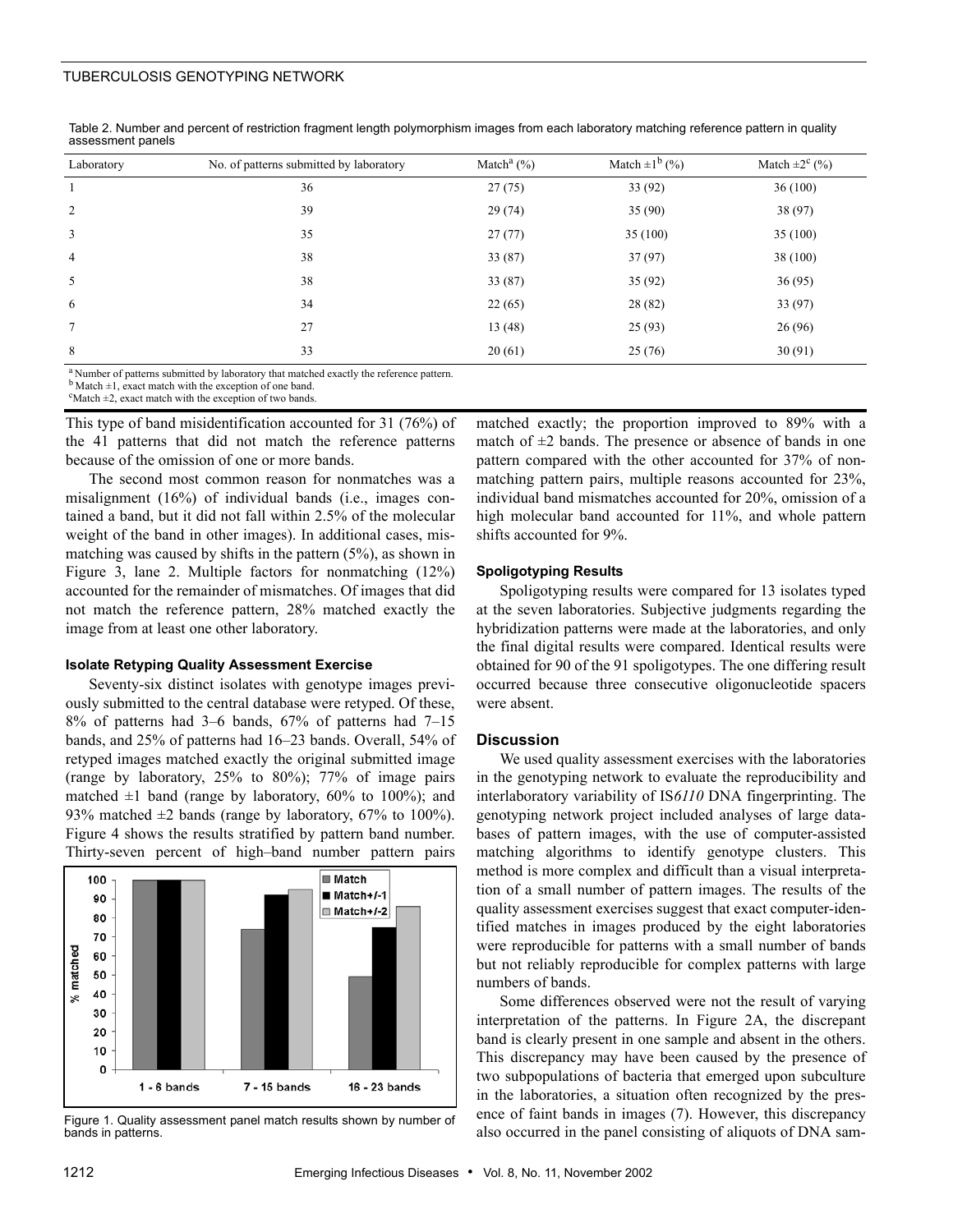



Figure 2. A) Computer-derived IS*6110* restriction fragment length polymorphism patterns from eight laboratories for one isolate. Addition (solid line) or omission (dotted line) of bands is demonstrated. B) Autoradiogram images demonstrating the addition of IS*6110* band in restriction fragment length polymorphism pattern in one subpopulation of *Mycobacterium tuberculosis* isolates used in the quality assessment exercise.

ples provided by CDC. A true difference in the populations of the isolate typed may account for the discrepant results of one laboratory in the spoligotyping exercise; the outlier pattern had three consecutive oligonucleotide spacers missing compared with the others, possibly because of a deletion in the direct repeat sequence of the genome of that *M. tuberculosis* sample. These observations suggest that IS*6110* replication and deletions in the direct repeat sequence may occur within subcultured populations of *M. tuberculosis* during a short period of time. However, none of these observed changes were independently verified by genomic mapping. Absence of high-molecular-weight bands was also common and was likely the result of poor transfer of DNA during the blotting procedure. Absence of high-molecular-weight bands can also result from degraded DNA samples.

Another cause for the differences in patterns relates to variability in band identification, specifically the determination of intense or wide bands as one, two, or even three fragments and discrimination among closely spaced bands (Figure 3). This determination often requires operator judgment and editing in pattern analysis and thus is prone to operator-dependent bias. The exposure times of autoradiograms and the intensity of bands may have influenced this determination and the outcome of the matching procedure. Table 2 shows this type of subjectivity for laboratory 7, where heavy or wide bands tended to be overcalled as multiple bands. The resulting rate of exact matches for laboratory 7 was 48%; the rate jumped to 93% for matches  $\pm 1$  band.

Some mismatches resulted from small variations in sizing of bands. In many cases, patterns appeared the same on visual inspection, but specific bands fell outside of the 2.5% deviation in calculated molecular weight allowed for matching. Two phenomena are represented. Uneven heating during gel electrophoresis yields variations in mobility in different lanes, which results in miscalculation of the fragment sizes in comparison to the external standards that could be up to four lanes distant. This problem can be reduced by including internal lane standards that allow normalization of individual lanes.

However, this approach requires alignment of the images from the two separate probes and can introduce other errors. An unanticipated problem occurred in the computerized matching process when images were slightly misaligned (Figure 3). With two closely spaced bands, the analysis algorithm occasionally matched the upper band in one image to the lower band in the other image, leaving the remaining bands unmatched. This situation could occur despite the fact that the correct band match was within the 2.5% deviation limit. This type of mismatch is readily detected by visual comparison of the patterns.

Advantages and disadvantages exist in either increasing or decreasing the allowable deviation in band size in the matching process. Decreasing the allowable deviation would exacer-



Figure 3. Computer-derived IS*6110* restriction fragment length polymorphism patterns from seven laboratories for one isolate. Misidentified doublet (side arrows) and shifted patterns (vertical arrows) are demonstrated.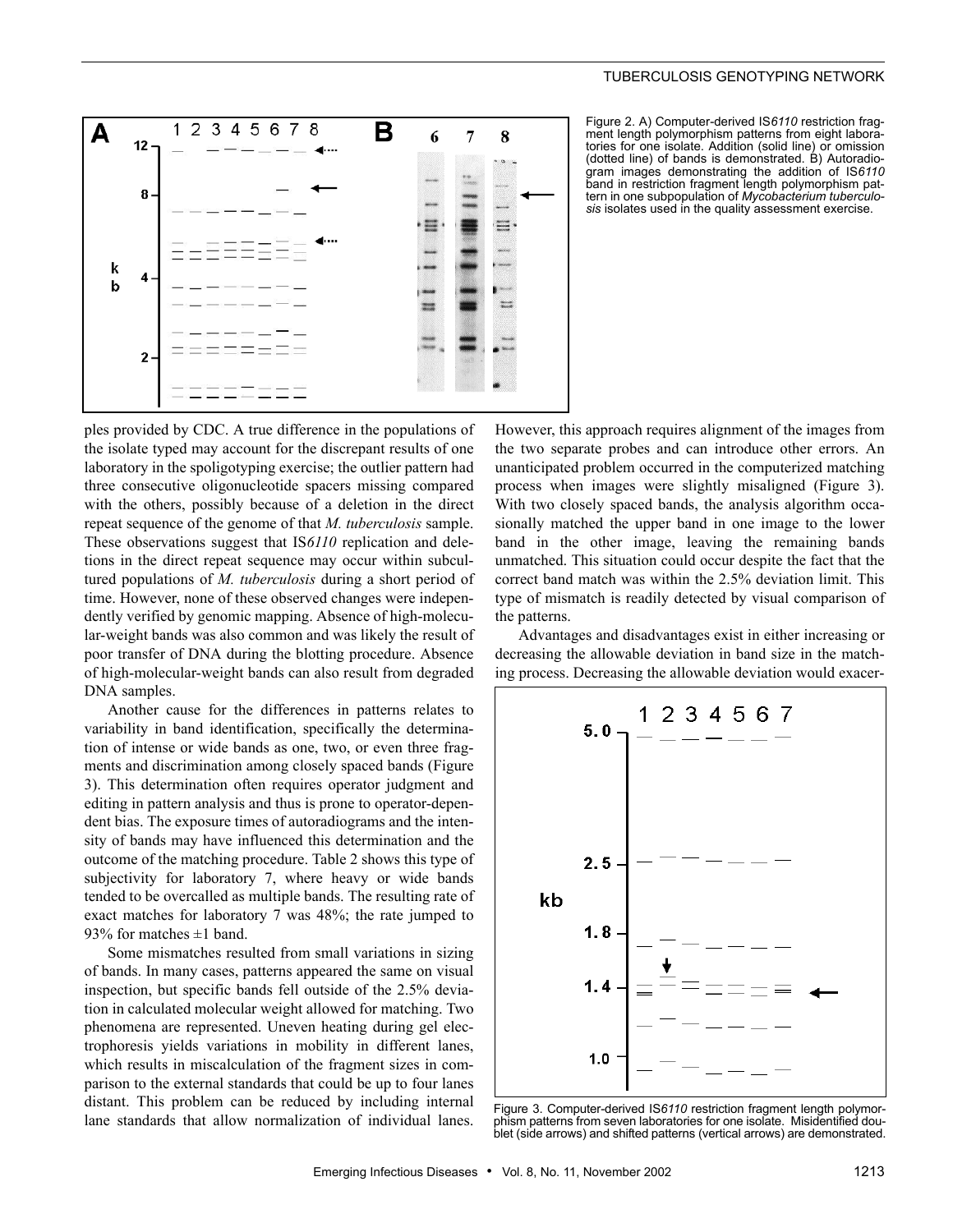#### TUBERCULOSIS GENOTYPING NETWORK





bate some of the problems seen in this exercise concerning the difficulties in accurately sizing bands. Increasing the percent deviation allowed may have alleviated some observed mismatches. However, the risk of false matches of different patterns increases with a more liberal allowable deviation in band sizes in the matching process.

The problem of mismatches owing to size variations was magnified for high-molecular-weight fragments. Because of the logarithmic scale in sizing fragments, small differences in migration of large fragments result in large differences in molecular weight size calculation. Some fragments fall outside the range of the size standard (i.e., >15 kb), requiring extrapolation and causing additional inaccuracy.

In a number of instances, whole pattern shifts led to mismatching of many bands, which was typically the result of curvature across the lanes in the gel or distortion of the gel during the blotting process. Occasionally, a shift in the pattern resulted from overloading the sample DNA into the gel. These problems were apparent from observation of the image; such gels should have been rejected and run again. Pattern shifting was a greater problem during routine compilation of the genotyping network database in which images of single lanes, rather than entire gel images, were submitted. Software modifications for computerized matching may help decrease mismatching on the basis of whole pattern shifts.

The reproducibility and interlaboratory variability of IS*6110* fingerprinting in this quality assessment exercise does not necessarily represent the usual methods for pattern analysis and cluster identification for the genotyping network databases. In this exercise, results of computer matching after blind pattern editing were final. In actuality, pattern editing and cluster determination in the genotyping network were iterative processes. During normal analysis, the database manager recognized some of the problems that may occur, such as shifts in mobility; additional analysis and sample rerunning were then required to clarify the relationship of patterns. In some instances, images were reviewed, and easily reconcilable band placement was edited on the basis of definitive information about epidemiologic links among patients. The process is usually referred to as computer-assisted matching, and the database continually changed with updated pattern analysis. Thus, the outcome of the fluid process of pattern analyses and cluster determination was more accurate than the results of this exercise suggest. In addition, prospective cluster analyses and investigations were conducted at each genotyping network laboratory for patients in their respective sentinel surveillance sites; therefore, interlaboratory variability was limited to retrospective analyses of clustering of the combined database. Nonetheless, the amount of variability and nonreproducibility shown during the quality assessment is substantial and should be reflected in the interpretation of genotyping network results. Given this limitation among the genotyping network laboratories, which were experienced and well standardized, the ability to share RFLP DNA fingerprint images among laboratories that do not have strict standardization may be even more limited by interlaboratory variability.

This quality assessment exercise demonstrates the overall difficulty of combining and analyzing DNA fingerprint images from multiple laboratories. Although RFLP methodology has shown great discriminatory capacity and has been the most effective genotyping method for *M. tuberculosis* and many other pathogens, newer DNA sequence-based genotype methods should allow seamless computerization and objective analysis of results that would bypass many of the limitations described in this study. The potential benefits of these new methods are demonstrated by the near perfect reproducibility we obtained with spoligotyping. Because spoligotyping does not possess the discriminatory power needed to generally replace IS*6110* RFLP (8), a combination of spoligotyping and newer variable number tandem repeats assays (9) may provide adequate discrimination for most purposes, with IS*6110* RFLP reserved for resolution of selected sets of clustered isolates.

#### **Acknowledgments**

We thank the laboratory investigators in the National Tuberculosis Genotyping and Surveillance Network for their participation in the quality assessment exercises; Charles Woodley for assistance in culturing isolates for quality assessment panels and conducting IS*6110* RFLP; and Thomas Navin, Michael Iademarco, and Thomas Shinnick for their thoughtful reviews of this manuscript.

Dr. Braden is a medical epidemiologist in the Division of Bacterial and Mycotic Diseases, National Center for Infectious Diseases, Centers for Disease Control and Prevention. His research interests include surveillance and molecular epidemiology of infectious diseases.

#### **References**

- 1. van Embden JDA, Cave MD, Crawford JT, Dale JW, Eisenach KD, Gicquel B, et al. Strain identification of *Mycobacterium tuberculosis* by DNA fingerprinting: recommendations for a standardized methodology. J Clin Microbiol 1993;31:406–9.
- 2. Braden CR. Current concepts in *Mycobacterium tuberculosis* DNA fingerprinting. Infectious Diseases in Clinical Practice 1997;6:89–95.
- 3. Casper C, Singh SP, Rane S, Daley CL, Schecter GS, Riley LW, et al. The transcontinental transmission of tuberculosis: a molecular epidemiological assessment. Am J Public Health 1996;86:551–3.